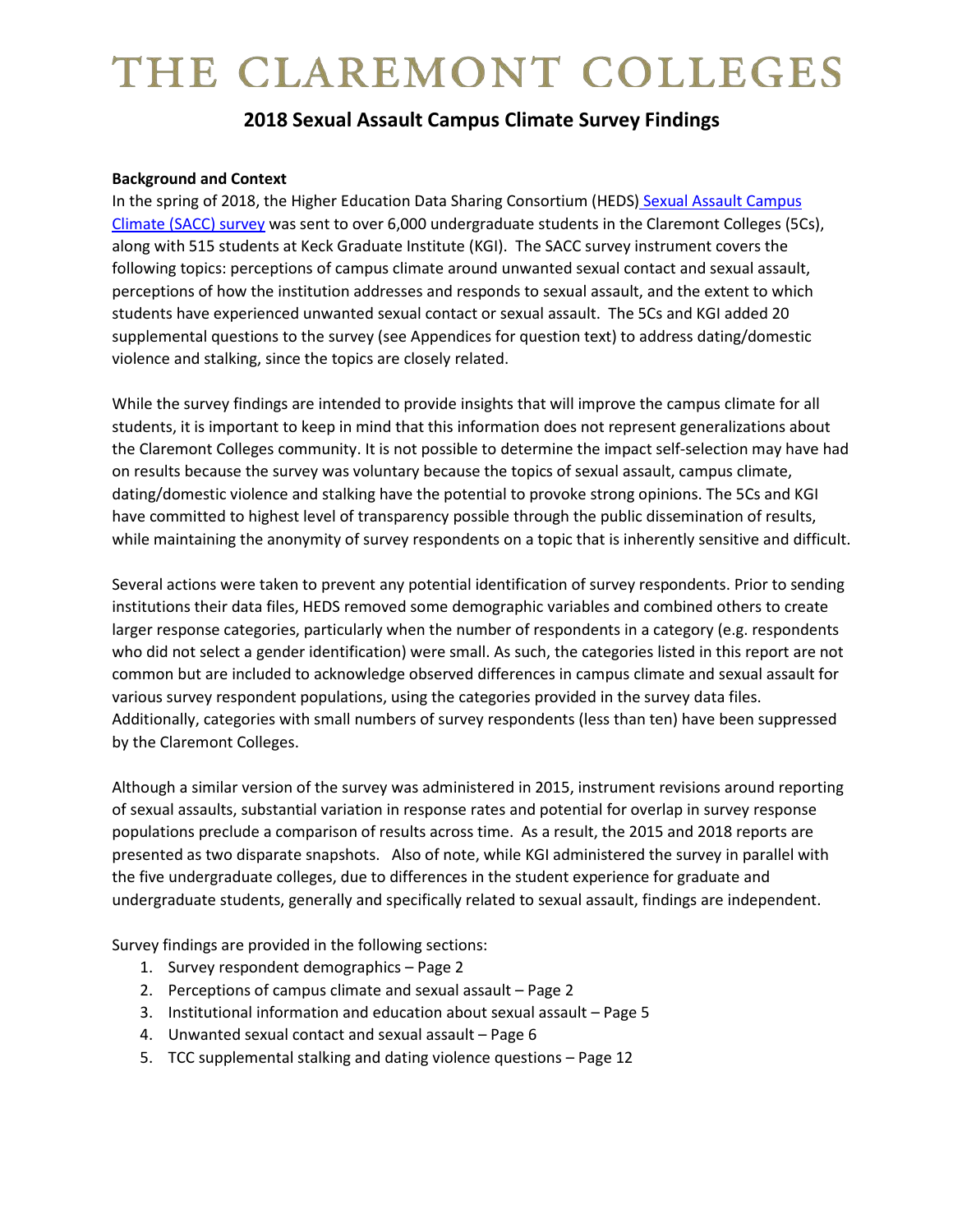The report also includes several appendices: the 2018 survey instrument, the supplemental questions, an FAQ document, and a list of actions taken since the 2015 survey administration. Lastly, this work is only possible because students at the Claremont Colleges took the time to share their experiences. On behalf of everyone involved in this effort, we are deeply grateful.

### **SECTION 1: SURVEY RESPONDENT DEMOGRAPHICS**

Surveys were submitted by 1,502 out of 6,014 students at the five undergraduate Claremont Colleges (5Cs), for a response rate of twenty-five percent.

| <b>Survey Participant Demographics</b> | <b>5C Count</b> | 5C % |
|----------------------------------------|-----------------|------|
| Women                                  | 986             | 66%  |
| Men                                    | 482             | 32%  |
| Nonbinary or no response               | 35              | 2%   |
| Selected only white                    | 745             | 50%  |
| Did not select only white              | 734             | 49%  |
| Heterosexual                           | 977             | 65%  |
| Sexual orientation not heterosexual    | 504             | 34%  |



Note: Chart excludes three 'Other' classification responses, which are otherwise included in the findings.

#### **SECTION 2: PERCEPTIONS OF CAMPUS CLIMATE AND SEXUAL ASSAULT**

Students responded to the following questions using a 5-point scale, where 5 represents strongly agree, 4 is agree, 3 is neither agree nor disagree, 2 is disagree, and 1 is strongly disagree.

General survey respondent views about campus climate are very positive. Eighty-four percent of 5C survey respondents agree or strongly agree that they feel safe on their campus.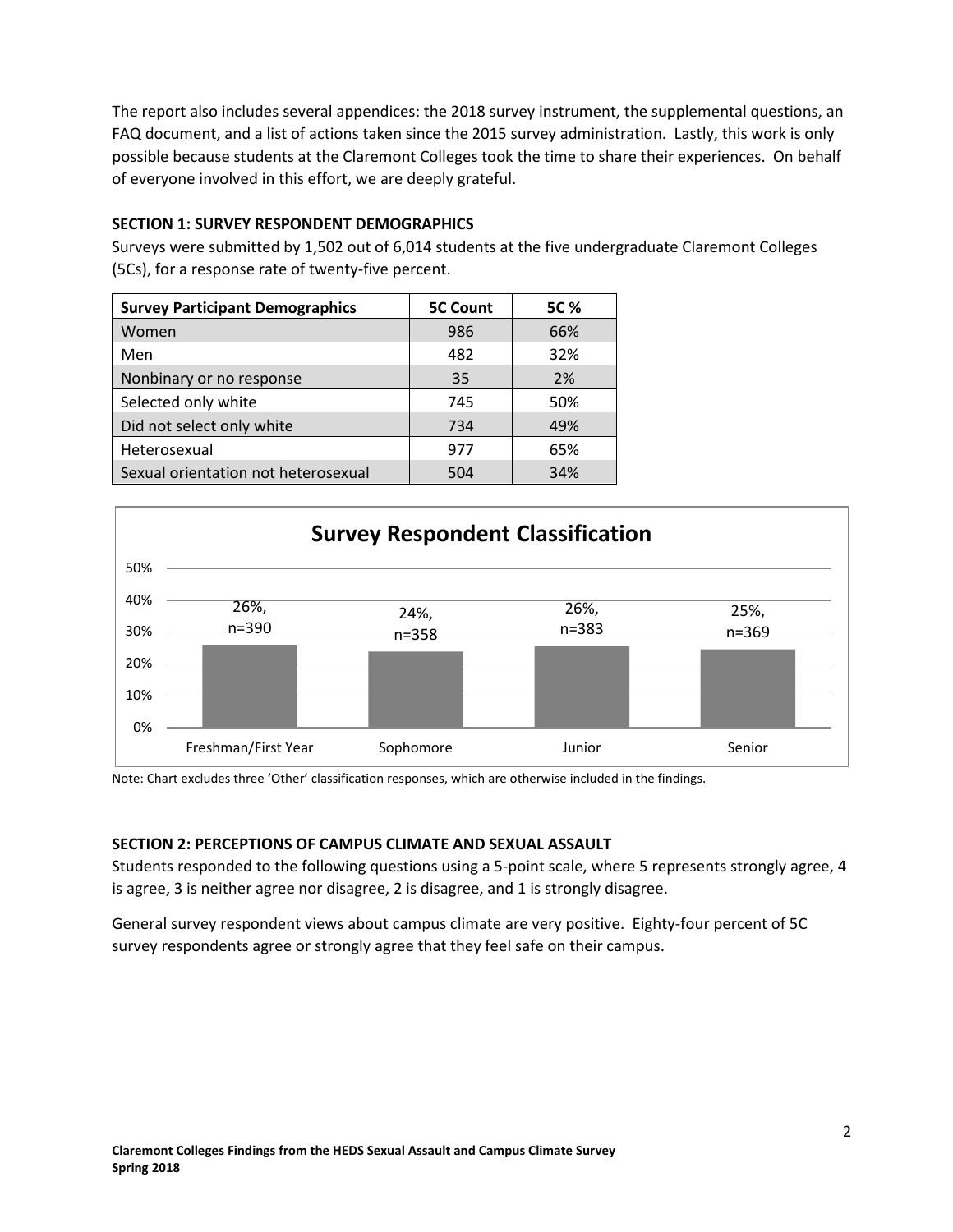| Figure 2.1 - Questions about general climate                     | <b>5C Count</b> | 5C Mean |
|------------------------------------------------------------------|-----------------|---------|
| I feel safe on this campus                                       | 1496            | 4.15    |
| Faculty, staff, and administrators concern for students' welfare | 1497            | 4.08    |
| Students concern about welfare of other students                 | 1497            | 4.08    |
| I feel valued in the classroom/learning environment              | 1497            | 4.06    |
| I feel close to people on this campus                            | 1498            | 4.00    |
| Faculty, staff and administrators respect what students think    | 1498            | 3.95    |
| I feel part of the community                                     | 1497            | 3.80    |
| Faculty, staff, and administrators treat students fairly         | 1498            | 3.77    |

# **Figure 2.2 - Disaggregated responses to the statement I feel safe on this campus**



The following two tables show student perceptions of how various groups contribute to the general campus climate and the level of agreement with how officials handle difficult or dangerous situations.

| Figure 2.3 - Extent to which groups contribute to general climate      | <b>5C Count</b> | 5C Mean |
|------------------------------------------------------------------------|-----------------|---------|
| Staff contributes to a positive and supportive campus climate          | 1497            | 4.22    |
| Faculty contribute to a positive and supportive campus climate         | 1498            | 4.16    |
| Students contribute to a positive and supportive campus climate        | 1497            | 4.01    |
| Administration contributes to a positive and supportive campus climate | 1498            | 3.43    |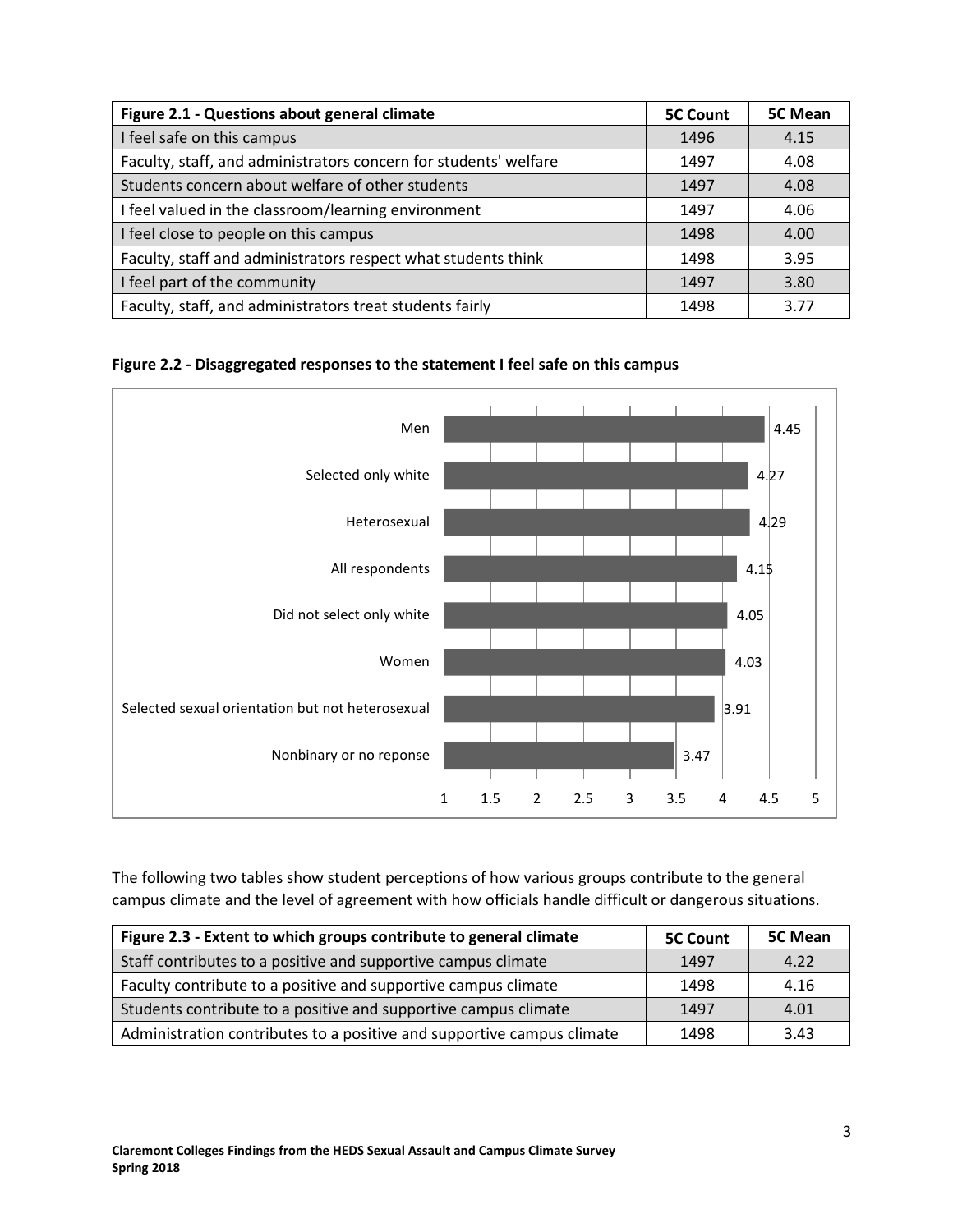| Figure 2.3 - Response to difficult or dangerous situations                | <b>5C Count</b> | <b>5C Mean</b> |
|---------------------------------------------------------------------------|-----------------|----------------|
| Campus officials protect students from harm                               | 1498            | 3.60           |
| Officials respond quickly in difficult situations                         | 1491            | 3.51           |
| Officials handle incidents in fair and responsible manner                 | 1488            | 3.39           |
| Officials would handle a crisis well                                      | 1499            | 3.32           |
| There is a good support system for students going through difficult times | 1496            | 3.21           |

Sixty-five percent of survey respondents from the 5Cs agree or strongly agree that other students would intervene if they witnessed a sexual assault. Thirty-six percent perceive the number of sexual assaults that occur on campus or during off-campus events or programs sponsored by their institution to be low. Twenty-six percent believe that they or one of their friends is not at risk for being sexually assaulted on campus or during off-campus events or programs sponsored by the institution.

| Figure 2.5 - Views on sexual assault at institution               | <b>5C Count</b> | <b>5C Mean</b> |
|-------------------------------------------------------------------|-----------------|----------------|
| Students would intervene if they witnessed a sexual assault       | 1497            | 3.71           |
| Low number of sexual assaults on campus                           | 1497            | 2.90           |
| Don't believe I or one of my friends is at risk of sexual assault | 1498            | 2.49           |



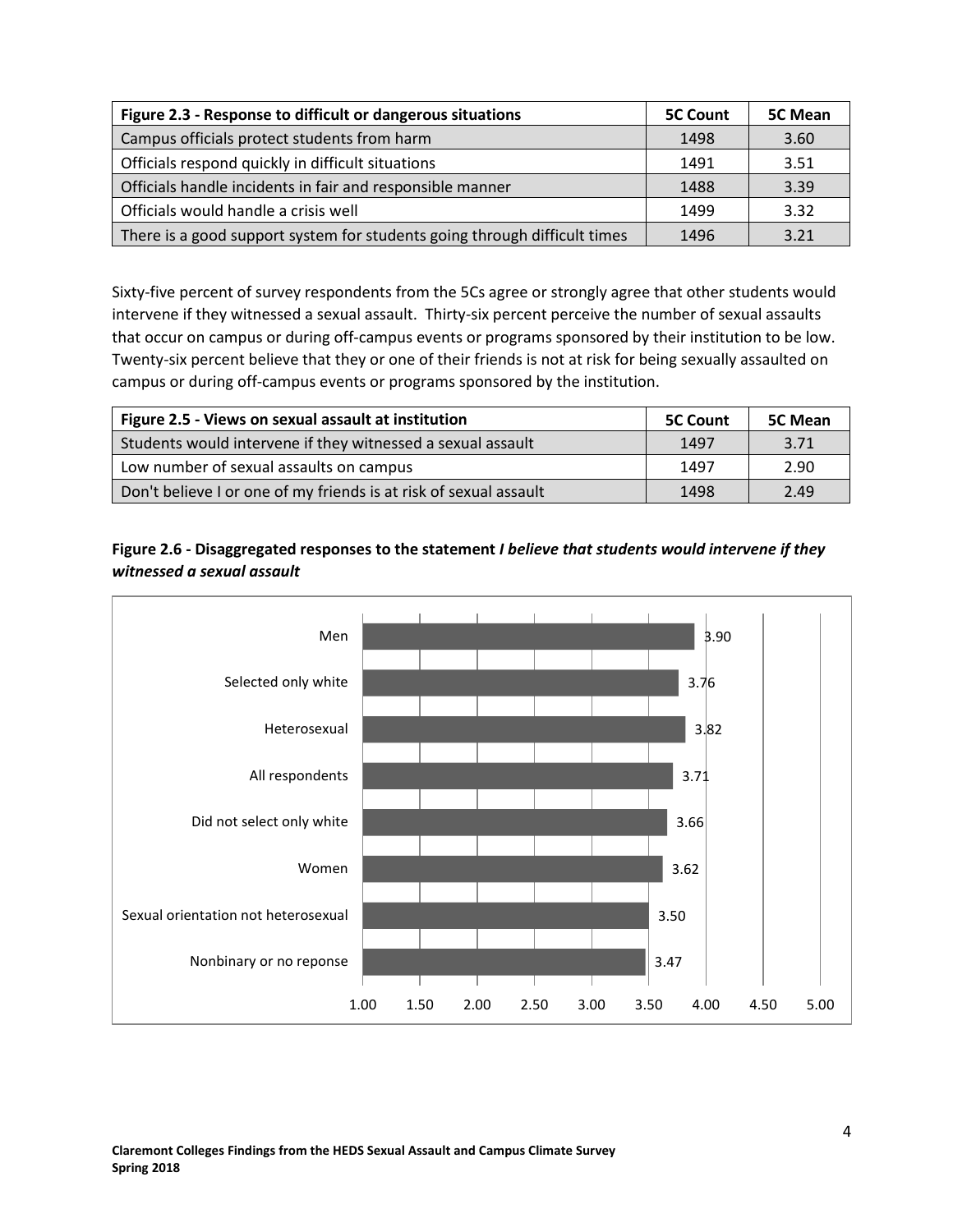# **SECTION 3: INSTITUTIONAL INFORMATION AND EDUCATION ABOUT SEXUAL ASSAULT**

Over ninety percent of 5C survey respondents know what sexual assault is and actions they can take to help prevent it. Lower proportions of survey respondents know how to access confidential resources, report incidents, or the investigation procedures for sexual assault.

| Figure 3. 1 - Received information or education from institution |                 |       |        |          |
|------------------------------------------------------------------|-----------------|-------|--------|----------|
| about                                                            | <b>5C Count</b> | % Yes | $%$ No | % Unsure |
| What sexual assault is and how to recognize it                   | 1496            | 91%   | 4%     | 5%       |
| Action you can take to help prevent sexual assault               | 1491            | 89%   | 6%     | 5%       |
| Confidential resources for sexual assault and how to locate them | 1494            | 79%   | 10%    | 11%      |
| How to report an incident of sexual assault                      | 1496            | 74%   | 13%    | 13%      |
| Procedures for investigating a sexual assault                    | 1486            | 46%   | 32%    | 22%      |



**Figures 3.2 & 3.3 – Additional details regarding institutional information/ education**

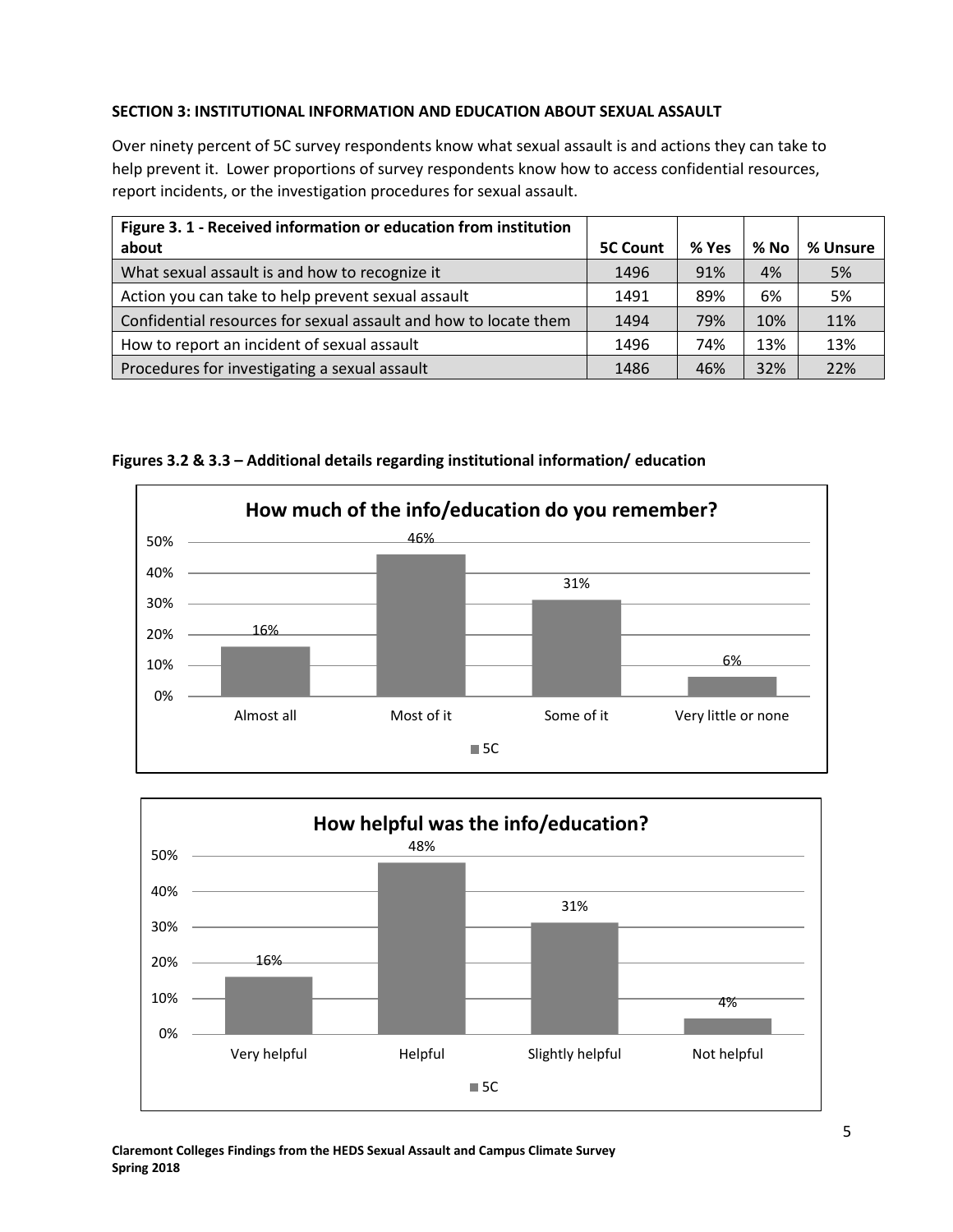# **SECTION 4: UNWANTED SEXUAL CONTACT AND SEXUAL ASSAULT**

Survey respondents indicated the frequency with which they had experienced the following forms of unwanted sexual contact using the following scale: never, rarely, sometimes, often, and very often. The chart below represents any reporting of unwanted contact (all responses beyond never).

- Unwanted verbal behaviors such as someone making sexual comments about your body; someone making unwelcome sexual advances, propositions, or suggestions to you; or someone telling you sexually offensive jokes or kidding about your sex or gender-specific traits
- Unwanted nonverbal behaviors such as sending you sexual emails, texts, or pictures; posting sexual comments about you on blogs or social media; showing you sexually offensive pictures or objects; leering at you or making lewd gestures towards you; or touching oneself sexually in front of you
- Unwanted brief physical contact such as someone briefly groping you, rubbing sexually against you, pinching you, or engaging in any other brief inappropriate or unwelcome touching of your body



**Figure 4.1 – Frequency of respondent unwanted sexual contact** 

| Figure 4.2 - Who was responsible for this behavior? (Check all that apply)       |     |
|----------------------------------------------------------------------------------|-----|
| Student(s) from another institution                                              | 71% |
| Student(s) from this institution                                                 | 68% |
| Person or people from the local community                                        | 18% |
| Other                                                                            | 3%  |
| Faculty member(s), staff member(s), or administrator(s) from this institution    | 3%  |
| Faculty member(s), staff member(s), or administrator(s) from another institution |     |
| Employer(s)/supervisor(s) at this institution                                    | 1%  |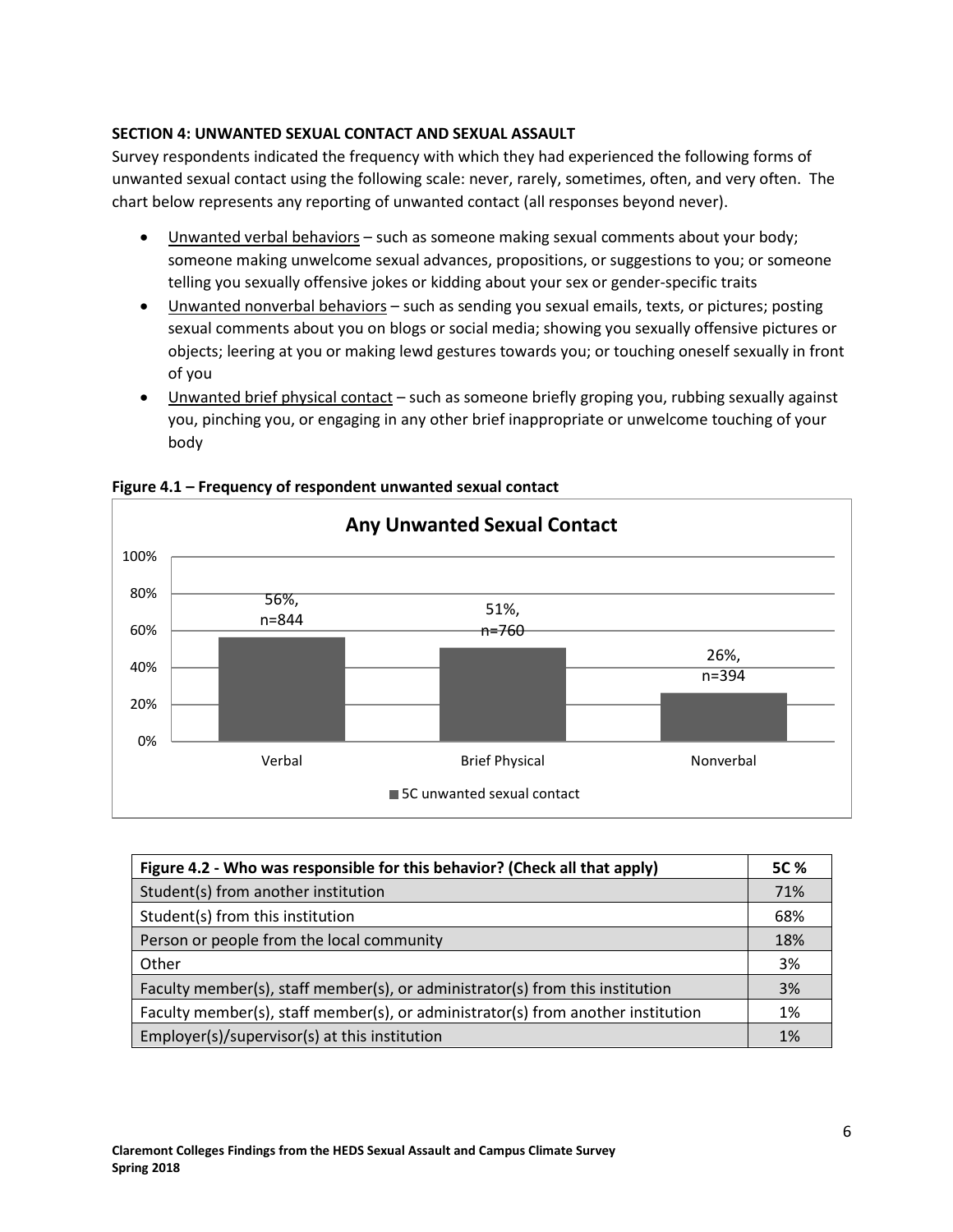

**Figure 4.3 - Disaggregated respondent percentages who experienced any unwanted verbal behaviors** 

In response to the question "Has anyone attempted, but not succeeded in, sexually assaulting you while you were on campus or while you were off campus during an event or program sponsored by your institution?" thirteen percent of survey respondents answered yes and eight percent suspected that someone attempted to sexually assault them, but were not certain.



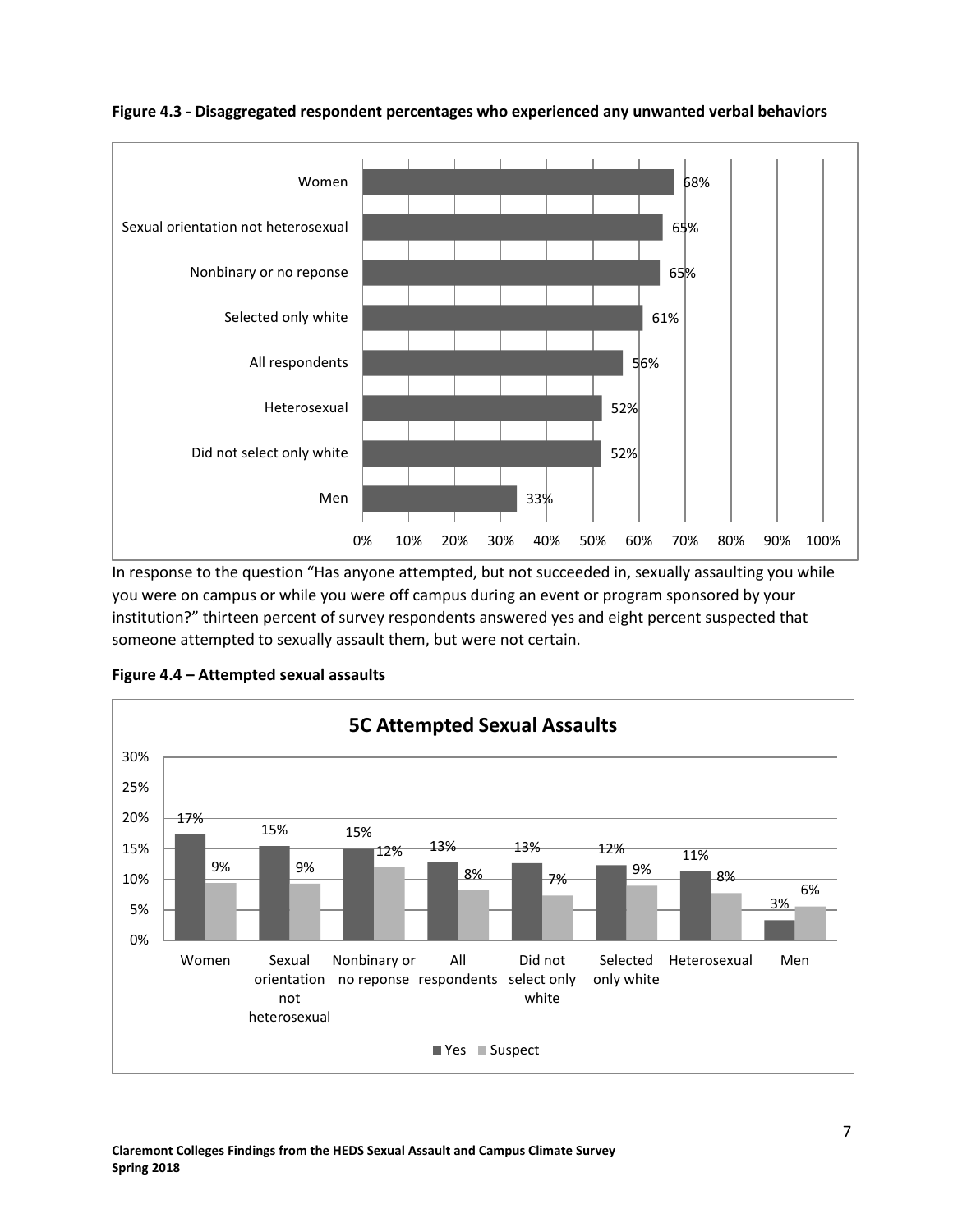Fifteen percent of survey respondents indicated that they had been sexually assaulted while they were on campus or while off campus at an event or program sponsored by their institution. An additional six percent suspect that someone sexually assault them, but were not certain.



#### **Figure 4.5 - Reported incidents of sexual assault**

### **Types of sexual contact during the sexual assault**

- Touching of a sexual nature kissing you, touching of private parts, grabbing, fondling, rubbing up against you in a sexual way, even if it was over your clothes
- Oral sex someone's mouth or tongue making contact with your genitals, or your mouth or tongue making contact with someone else's genitals
- Vaginal sex someone's penis being put in your vagina, or your penis being put into someone else's vagina
- Anal sex someone's penis being put in your anus, or your penis being put into someone else's anus
- Anal or vaginal penetration with a body part other than a penis or tongue, or by an object, like a bottle or candle

| Figure 4.5 - Which of the following happened                                        |     |
|-------------------------------------------------------------------------------------|-----|
| Touching of a sexual nature                                                         | 88% |
| Vaginal sex                                                                         |     |
| Oral sex                                                                            |     |
| Anal or vaginal penetration with a body part other than a penis or tongue, or by an |     |
| object, like a bottle or candle                                                     | 8%  |
| Anal sex                                                                            | 6%  |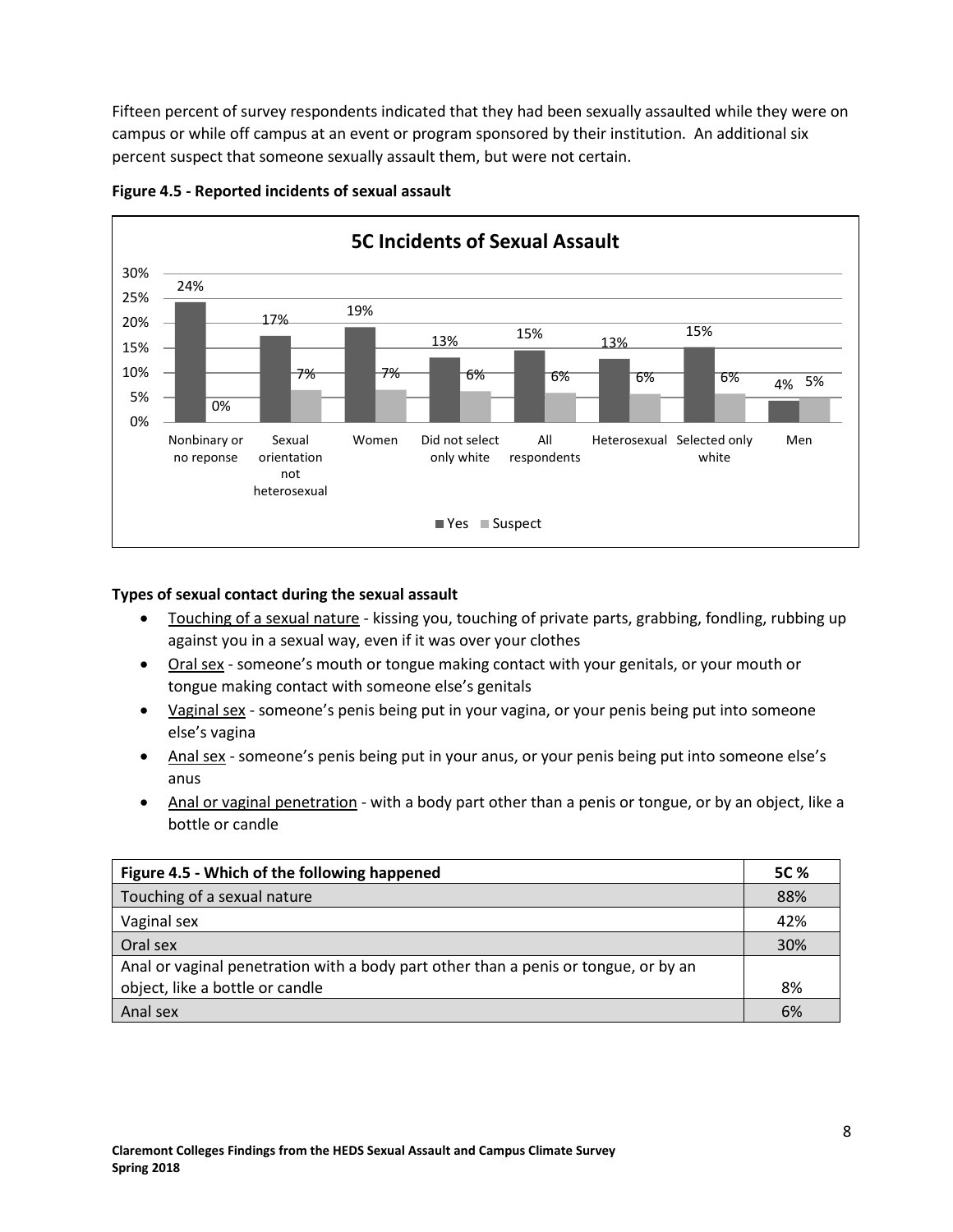| Figure 4.6 – Number of sexual assault incidents experienced | 5C % |
|-------------------------------------------------------------|------|
|                                                             | 41%  |
|                                                             | 29%  |
|                                                             | 14%  |
| 4                                                           | 5%   |
| more than 4                                                 | 11%  |

A majority of survey respondents report experiencing more than one incident of sexual assault.

Seventeen percent of junior and twenty-three percent of senior survey respondents reported experiencing sexual assault.





The majority of the reported incidents occurred during the first and second year.



**Figure 4.8 – When the incident occurred**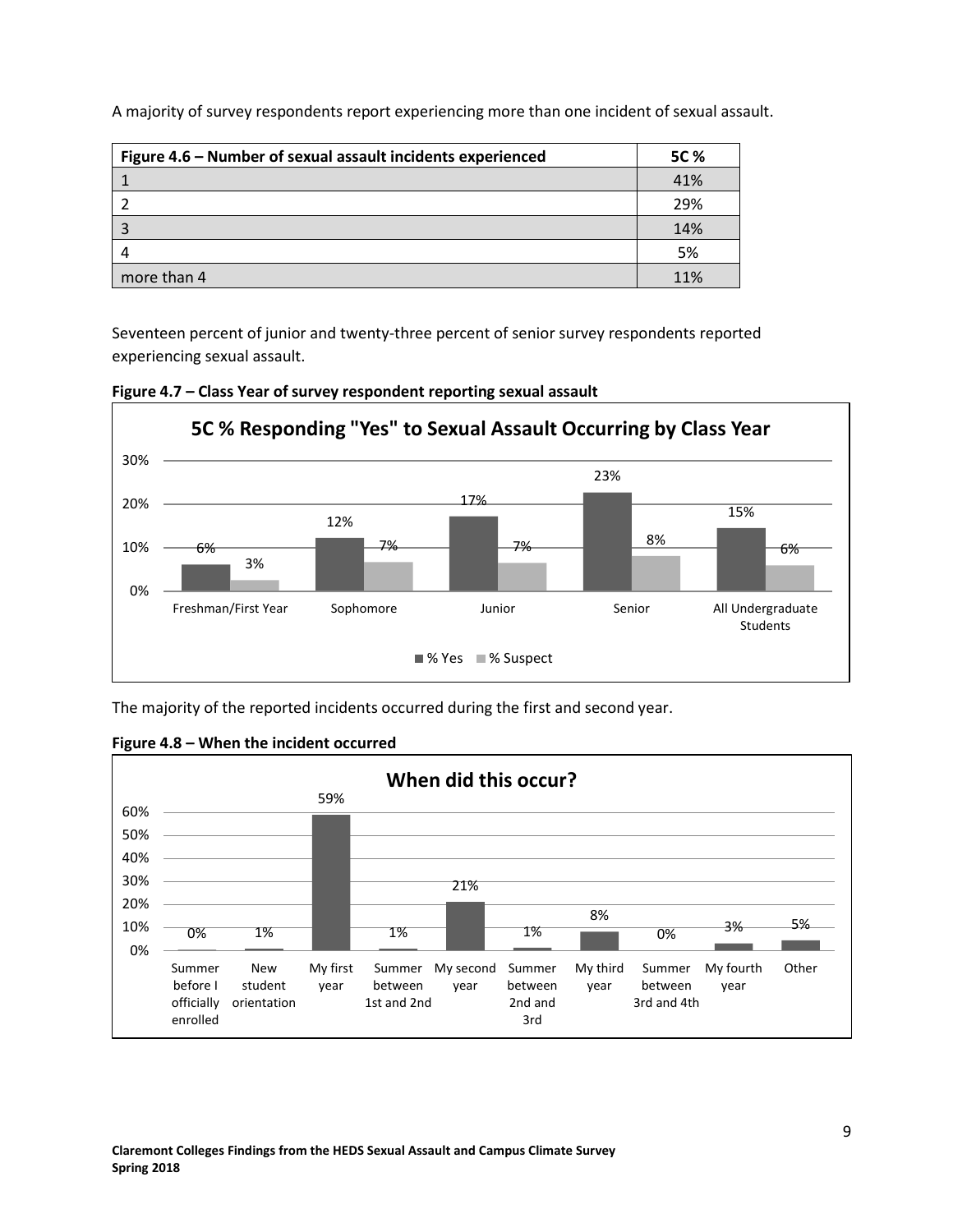Fifty percent of survey respondents indicated that the assailant was a student at their own institution, with variation by school within the 5Cs.

| Figure 4.9 - The person who sexually assaulted you                               | 5C %    |
|----------------------------------------------------------------------------------|---------|
| Student(s) from this institution                                                 | 50%     |
| Student(s) from another institution                                              | 44%     |
| Not affiliated with CMC or another institution                                   | 8%      |
| I do not know                                                                    | 4%      |
| Faculty member(s), staff member(s), or administrator(s) from this institution    | $< 1\%$ |
| Faculty member(s), staff member(s), or administrator(s) from another institution | $< 1\%$ |

The nature of the relationship between the survey respondent and the assailant was most frequently defined as nonromantic friends or acquaintances.

| Figure 4.10 - Relationship to assaulter | 5C %    |
|-----------------------------------------|---------|
| Nonromantic friend or acquaintance      | 48%     |
| Stranger                                | 30%     |
| Casual date or hookup                   | 27%     |
| Ex-romantic partner                     | 8%      |
| Current romantic partner                | 7%      |
| Other                                   | 5%      |
| Co-worker                               | 1%      |
| College professor or instructor         | 1%      |
| College staff member                    | $< 1\%$ |
| College administrator                   | 0%      |
| Employer/supervisor                     | 0%      |
| Family member                           | 0%      |

In the 5Cs, close to two-thirds of reported assailants were drinking alcohol and almost the same proportion of those reporting assaults were also drinking alcohol themselves. Thirty-six percent of survey respondents indicated that they were unable to provide consent or stop what was happening because they were incapacitated in some way (e.g., passed out, drugged, drunk, or asleep).

| Did this incident involve                                                      | 5C % Yes |
|--------------------------------------------------------------------------------|----------|
| Other people drinking alcohol                                                  | 64%      |
| Your drinking alcohol                                                          | 63%      |
| Other people using physical force                                              | 45%      |
| Were you unable to provide consent or stop what was happening because you were |          |
| incapacitated                                                                  | 36%      |
| Other people threatening physical force, coercion, or intimidation             | 33%      |
| Other people using drugs                                                       | 22%      |
| Your voluntarily taking or using drugs                                         | 13%      |
| Your being given a drug without knowledge or consent                           | 4%       |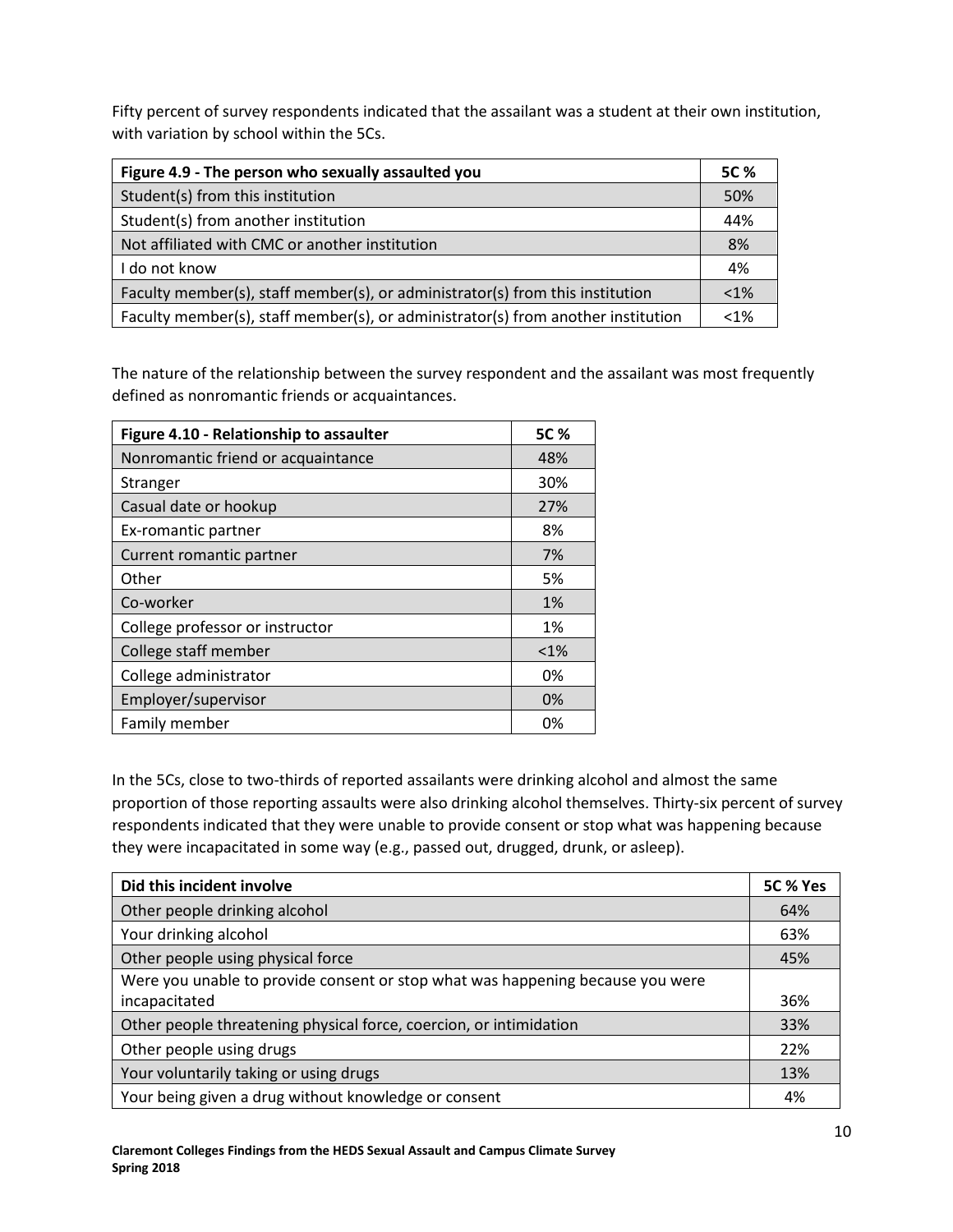While the vast majority of survey respondents indicated that the assailants were male, there are reported incidents of female assailants, as well as instances of males and females together.

| Figure 4.12 - Sex of the Assaulter | <b>5C%</b> |
|------------------------------------|------------|
| Male                               | 92%        |
| Female                             | 6%         |
| Both males and females             | 2%         |
| l do not know                      | 0%         |

The table below shows the locations of survey respondents who experienced a single assault, those who reported multiple assaults, indicated locations for each incident.

| Figure 4.13 - Location of sexual assault                                             |     |  |  |
|--------------------------------------------------------------------------------------|-----|--|--|
| On campus, in a dormitory or other campus housing                                    |     |  |  |
| Off campus, at another college or university (not study abroad)                      | 28% |  |  |
| On campus, in a nonresidential building or some other location on campus             |     |  |  |
| Off campus, at an apartment, restaurant, bar, or another location nearby             |     |  |  |
| Study abroad, study away, or other off-campus study program                          | 5%  |  |  |
| In a fraternity or sorority house, on or off campus, including college-owned housing | 1%  |  |  |
| Off-campus internship                                                                | 0%  |  |  |

Bystanders were not present in a majority of reported incidents.

| Figure 4.14 - Were there bystanders when you were sexually assaulted |     |  |
|----------------------------------------------------------------------|-----|--|
| Yes                                                                  | 33% |  |
| No                                                                   | 54% |  |
| I am not sure                                                        | 12% |  |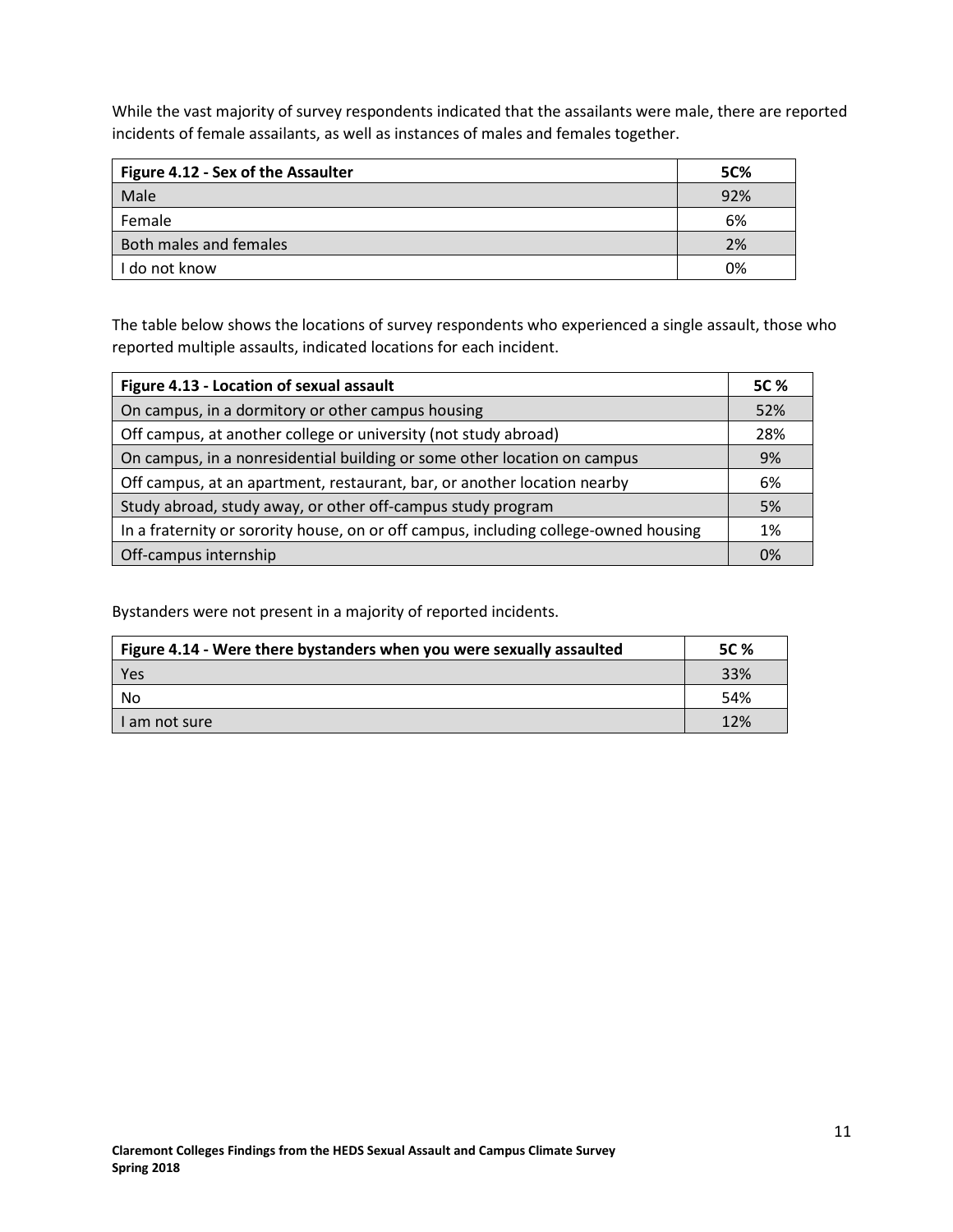|  |  | Over eighty percent of survey respondents who experienced sexual assaults tell a close friend. |  |  |  |
|--|--|------------------------------------------------------------------------------------------------|--|--|--|
|  |  |                                                                                                |  |  |  |

| Figure 4.15 - Whom did you tell                   | 5C % |
|---------------------------------------------------|------|
| Close friend                                      | 86%  |
| Roommate                                          | 31%  |
| Romantic partner                                  | 28%  |
| Parent or guardian                                | 19%  |
| Campus title IX coordinator or deputy coordinator | 15%  |
| Faculty, staff, or administrator                  | 14%  |
| Private counselor                                 | 12%  |
| No one                                            | 10%  |
| Other family member                               | 10%  |
| Campus counselor                                  | 9%   |
| Resident advisor or peer advisor                  | 9%   |
| Campus sexual assault advocate                    | 8%   |
| Campus health services                            | 4%   |
| Campus security, safety, or campus police         | 3%   |
| Faculty, staff, or administrator at other school  | 2%   |
| Local or national sexual assault hotline          | 2%   |
| Other                                             | 2%   |
| Local police                                      | 2%   |
| Campus pastor, minister, rabbi, or other clergy   | < 1% |

#### **SECTION 5: TCCS SUPPLEMENTAL STALKING AND DATING VIOLENCE QUESTIONS**

At the Claremont Colleges, the Title IX Coordinators, the EmPOWER Center, and student Advocates support students impacted by all forms of sex discrimination and violence addressed under Title IX, the Violence Against Women Act, and Cleary, including not only sexual assault, but also dating/domestic violence and stalking. These forms of abuse involve the exertion of power and control over a victim, which often overlap, and can cause severe trauma. The Claremont Colleges prevention and education programs address these forms of abuse simultaneously. Therefore, the Colleges felt it was critical to add the proceeding questions to the HEDS survey in order to inform this ongoing work more holistically.

The following questions including the following response options: 0, 1, 2, 3, 4, and more than 4. The percentages represents the number of survey respondents who selected any option greater than zero.